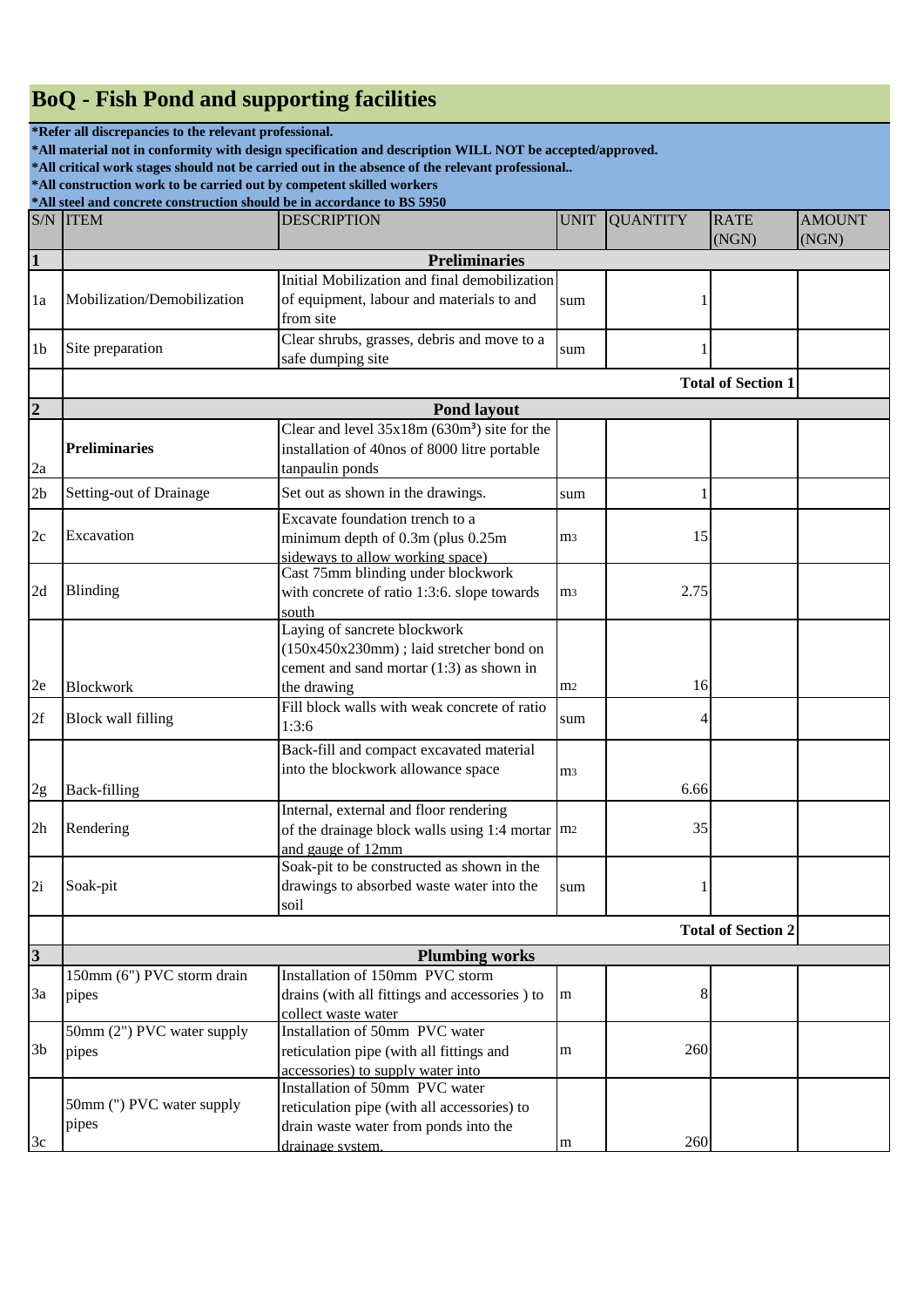|                         |                                    | Installation of 50mm PVC water                                               |                |      |                           |  |
|-------------------------|------------------------------------|------------------------------------------------------------------------------|----------------|------|---------------------------|--|
|                         | 50mm (") PVC water supply          | reticulation pipe (with all fittings and                                     |                |      |                           |  |
|                         | pipes                              | accessories) to drain waste water from                                       |                |      |                           |  |
| 3c                      |                                    | ponds into the drainage system.                                              | m              | 260  |                           |  |
|                         |                                    | Supply and install 8000 Litres                                               |                |      |                           |  |
|                         |                                    | portable PVC ponds (Tarpaulin) as shown                                      |                |      |                           |  |
|                         |                                    | of the layout drawings. Installation includes                                |                |      |                           |  |
| 3d                      | PVC ponds                          | reinforcement                                                                | pcs            | 40   |                           |  |
|                         |                                    |                                                                              |                |      | <b>Total of Section 3</b> |  |
|                         |                                    |                                                                              |                |      |                           |  |
| $\overline{\mathbf{4}}$ |                                    | <b>Power house</b>                                                           |                |      |                           |  |
| 4a                      | Setting-out of power house         | Set out generator house as shown in                                          | sum            |      |                           |  |
|                         |                                    | the drawings.                                                                |                |      |                           |  |
|                         | Excavation                         | Excavate foundation trench to a                                              |                |      |                           |  |
| 4b                      |                                    | minimum depth of 0.3m (plus 0.25m)                                           | m <sub>3</sub> | 15   |                           |  |
|                         |                                    | sideways to allow working space)<br>Cast 50mm blinding under blockwork       |                |      |                           |  |
|                         |                                    |                                                                              |                |      |                           |  |
| 4c                      | Blinding                           | with weak concrete of ratio 1:3:6. slope                                     | m <sub>3</sub> | 2    |                           |  |
|                         |                                    | towards south                                                                |                |      |                           |  |
| 4d                      | <b>Foundation Blockwork</b>        | Laying of sancrete blockwork                                                 | m <sub>2</sub> | 8    |                           |  |
|                         |                                    | (230x450mm) : laid stretcher bond on<br>Back filling of trench with selected |                |      |                           |  |
|                         |                                    | excavated soil, including spreading,                                         |                |      |                           |  |
|                         |                                    |                                                                              |                |      |                           |  |
|                         |                                    | watering and compaction around the block                                     |                | 2.55 |                           |  |
| 4e                      | Back-filling                       | wall perimeter                                                               | m <sub>3</sub> |      |                           |  |
|                         |                                    | Filling of foundation wall perimeter with                                    |                |      |                           |  |
|                         |                                    | laterite, including supply of material,                                      |                |      |                           |  |
|                         |                                    | spreading, watering, compacting in layers                                    |                |      |                           |  |
|                         |                                    | to achieve specific compaction density and                                   |                |      |                           |  |
|                         |                                    | placement of Hardcore materials not                                          |                |      |                           |  |
|                         |                                    | exceeding 300mm as per specifications and                                    |                |      |                           |  |
|                         |                                    | drawings (provisional quantity)                                              |                |      |                           |  |
|                         |                                    |                                                                              |                |      |                           |  |
| 4f                      | Laterite filling /Hardcore filling |                                                                              | m <sub>3</sub> | 3.83 |                           |  |
|                         |                                    | Sawn formwork to cover foundation wall                                       |                |      |                           |  |
|                         |                                    | perimeter and place 4mm thick BRC (A142)                                     |                |      |                           |  |
|                         | Formwork/BRC mesh for              | wire mesh to receive oversite concrete slab                                  |                |      |                           |  |
|                         | <b>Generator House</b>             |                                                                              |                |      |                           |  |
|                         |                                    |                                                                              | sum            |      |                           |  |
| 4g                      |                                    | Cast plain M15 grade concrete (1:2:4);                                       |                |      |                           |  |
|                         |                                    |                                                                              |                |      |                           |  |
|                         | Oversite Concrete slab for         | developing minimum 15N/mm2 working                                           |                |      |                           |  |
|                         | <b>Generator House</b>             | strength after 28 days of curing - with                                      |                |      |                           |  |
|                         |                                    | thickness of 150mm                                                           |                |      |                           |  |
| 4h                      |                                    |                                                                              | m <sub>3</sub> | 1.3  |                           |  |
|                         | <b>Block walls for Generator</b>   | Laying of sancrete blockwork (230x450mm)                                     |                |      |                           |  |
| 4i                      | House                              | ; laid stretcher bond on cement and sand                                     | m <sub>2</sub> | 25   |                           |  |
|                         |                                    | mortar $(1:3)$                                                               |                |      |                           |  |
|                         |                                    | Prepare Sawn formwork to cover sides of                                      |                |      |                           |  |
|                         |                                    | the block wall and place Y12 high yield                                      |                |      |                           |  |
|                         |                                    | reinforcement bar appropriately; Cast plain                                  |                |      |                           |  |
|                         |                                    | M15 grade concrete (1:2:4) for lintel;                                       |                |      |                           |  |
| 4j                      | <b>Lintel for Generator House</b>  |                                                                              | sum            |      |                           |  |
|                         | <b>Roof</b>                        |                                                                              |                |      |                           |  |
|                         | 2x4" hard wood (obeche) for        | Supply, cut and nail full gauge 2x4" wood                                    |                |      |                           |  |
| 4k                      | Rafter                             |                                                                              | pcs            | 10   |                           |  |
|                         |                                    |                                                                              |                |      |                           |  |
| 41                      | 2x3" hard wood (obeche) for        | Supply, cut and nail full gauge 2x4" wood                                    | pcs            | 10   |                           |  |
|                         | Purlin                             |                                                                              |                |      |                           |  |
| 4m                      | 1x12" hard wood for board          | Supply, cut and nail full gauge 1x12" wood                                   | pcs            | 5    |                           |  |
|                         |                                    |                                                                              |                |      |                           |  |